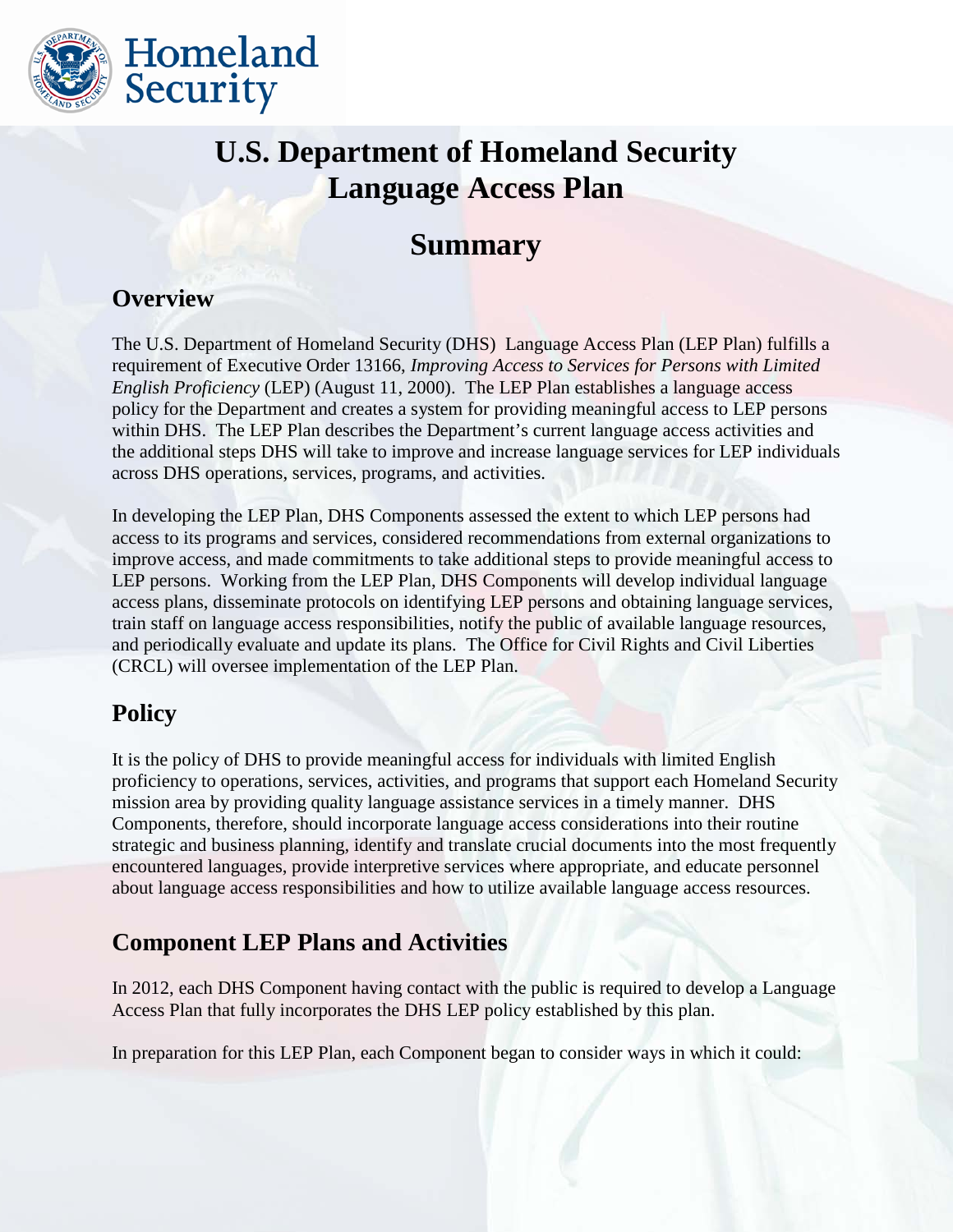- Increase provision of interpretation and translation services as a regular part of conducting programs and operations;
- Increase outreach to LEP populations to provide information on homeland security programs;
- Track encounters with LEP individuals to identify current and future needs for language services;
- Utilize CRCL "I Speak" materials to facilitate identification of the languages spoken by LEP persons encountered;
- Limit use of family members, friends, or other persons associated with LEP persons to rare situations and nonessential information;
- Provide training and guidance to staff on language access requirements, how to access available language services, and how to work with interpreters; and
- Consult with external stakeholders to plan future language services.

Components are already implementing many of these activities in their operations. A description of existing and planned language access activities is included in the appendix to the LEP Plan.

## **Contact Information**

Members of the public may contact CRCL at [crcl@dhs.gov](mailto:crcl@dhs.gov) or by calling the numbers below to obtain more information about language services and related activities within DHS.

CRCL reviews and assesses information concerning abuses of civil rights, civil liberties, and profiling on the basis of race, ethnicity, or religion, by employees and officials of the Department of Homeland Security. This includes information concerning denial of meaningful access to DHS programs, activities, or services due to limited English proficiency.

To file a complaint with CRCL, a member of the public may download the optional [fillable](http://www.dhs.gov/xabout/structure/gc_1273526572731.shtm)  [complaint form](http://www.dhs.gov/xabout/structure/gc_1273526572731.shtm) and e-mail it to: [crcl@dhs.gov,](mailto:crcl@dhs.gov) or e-mail a detailed written description of the pertinent events.

Complaints are accepted in languages other than English:

- *(KB 477.92 ,pages 7 PDF (*[Arabic](http://www.dhs.gov/xlibrary/assets/crcl/crcl-complaint-form-arabic.pdf) طغضإ ةيبرعلا ةغلللاب دنتسملا ليمحتل •
- [Download the form in English](http://www.dhs.gov/xlibrary/assets/crcl-complaint-submission-form-english.pdf) *(PDF, 7 pages 212 KB)*
- [Cliquez ici pour télécharger ce formulaire en français French](http://www.dhs.gov/xlibrary/assets/crcl-complaint-form-french.pdf) *(PDF 8 pages, 234.77 KB)*
- [Klike la pou telechaje fòm sa a an Kreyòl Ayisyen Haitian Creole](http://www.dhs.gov/xlibrary/assets/crcl-complaint-form-haitian-creole.pdf) *(PDF 7 pages, 211.31 KB)*
- [Clique aqui para fazer o download deste formulário em português Portuguese](http://www.dhs.gov/xlibrary/assets/crcl-complaint-form-portuguese.pdf) *(PDF 8 pages, 223.98 KB)*